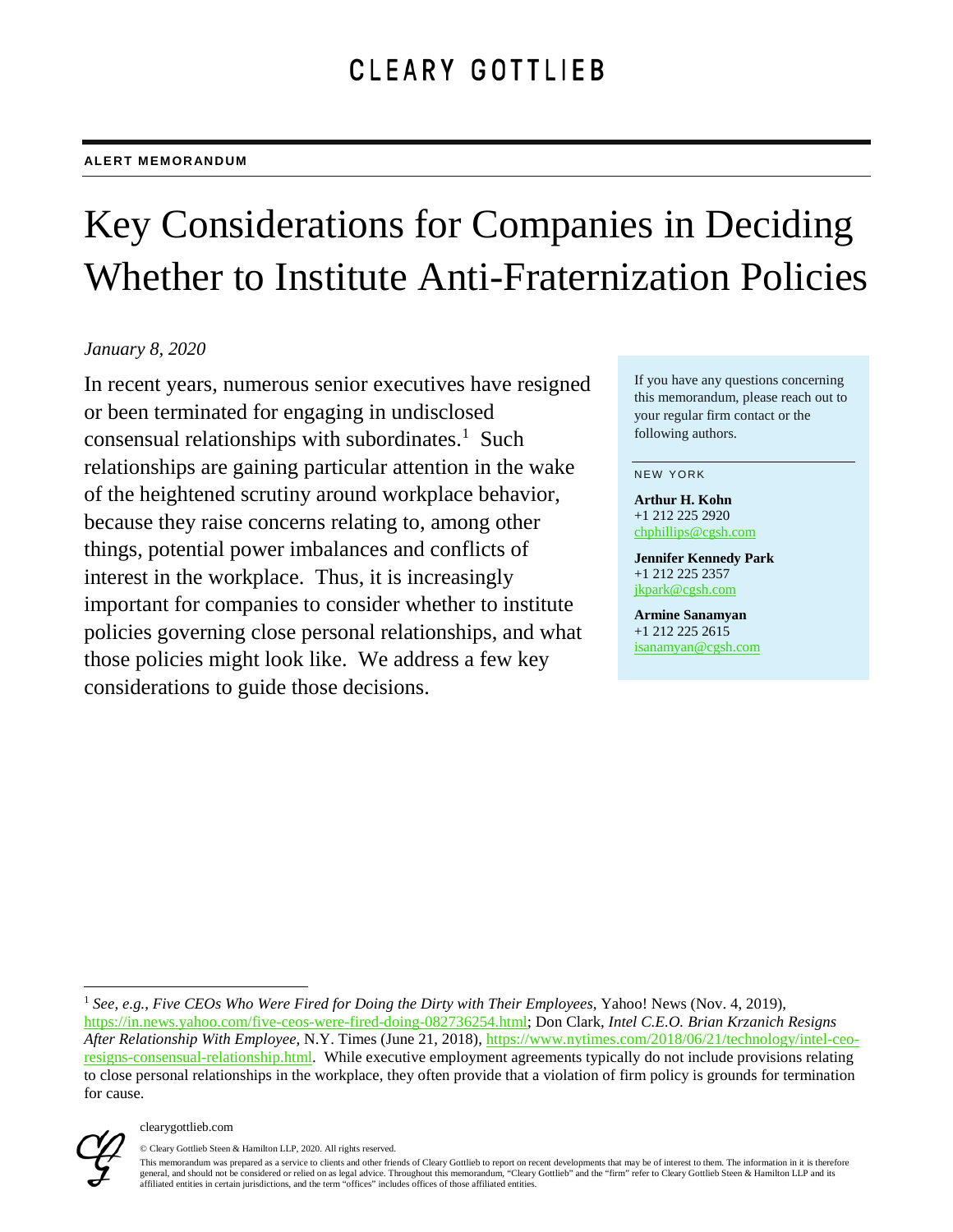## **Should My Company Have an Anti-Fraternization Policy?**

The percentage of companies that have instituted policies regarding close personal relationships in the workplace is decidedly on the rise.<sup>[2](#page-1-0)</sup> Some companies have policies governing close personal relationships between all employees, while others' policies are limited to relationships between supervisors and subordinates. These latter types of policies are the focus of this posting (and we will refer to them, in short, as "anti-fraternization" policies). As of last year, over half of surveyed HR executives reported that their companies have formal, written policies regarding close personal relationships between employees, and 78% reported that their companies discourage such relationships between subordinates and supervisors.<sup>[3](#page-1-1)</sup>

However, not all companies have anti-fraternization policies, and there are pros and cons to such policies. How those pros and cons weigh against one another will depend in large part on the specific circumstances of the employer, such as its culture, its experience with potentially inappropriate workplace behavior, its size and its organizational structure.

## **On the "pro" side, adopting an anti-fraternization policy…**

Sends a message against sexual harassment: The most obvious concern raised by workplace relationships among subordinates and supervisors is that, in light of the inherent imbalance of power, such relationships may not be, or remain, consensual and welcome, notwithstanding appearances. As the #MeToo movement has prominently brought to light, a subordinate may not feel comfortable saying "no" to a supervisor,

instead acquiescing to the relationship out of fear of adverse employment action. Thus, what on the surface may appear to be a welcome relationship may in fact constitute sexual harassment from the perspective of the subordinate. Instituting a policy addressing such relationships sends a message to employees – of all seniority – that the company is cognizant of these risks and takes them seriously enough to act pre-emptively. Such a policy can thus serve as an important complement to a company's policies against sexual harassment.

- Mitigates legal risk: When and if a workplace relationship ends, the employer may have derivative legal exposure for the conduct of the employees involved in the relationship, including if the subordinate claims that the relationship was the result of an unwelcome advance or if postrelationship contact between the individuals is acrimonious. Prohibiting the relationship should mitigate that risk.
- Avoids certain toxic work environment situations: A relationship between a supervisor and a subordinate also raises the risk of actual and/or perceived favoritism. In the case of actual favoritism, such conduct exposes the employer to claims of discrimination or sexual harassment in the form of a hostile work environment (*e.g.*, other employees may claim that a *quid pro quo* is the only way to get ahead). Moreover, whether the favoritism is actual or perceived, it may reduce the productivity of other employees, who may feel that their contributions are going unnoticed and thus may become disengaged. The productivity of the two employees involved in the relationship

<span id="page-1-1"></span><span id="page-1-0"></span> <sup>2</sup> *See #MeToo Survey Update: More Than Half of Companies Reviewed Sexual Harassment Policies*, Challenger, Gray & Christmas, Inc. (July 10, 2018), [http://www.challengergray.com/press/press-releases/metoo](http://www.challengergray.com/press/press-releases/metoo-survey-update-more-half-companies-reviewed-sexual-harassment-policies)[survey-update-more-half-companies-reviewed-sexual](http://www.challengergray.com/press/press-releases/metoo-survey-update-more-half-companies-reviewed-sexual-harassment-policies)[harassment-policies](http://www.challengergray.com/press/press-releases/metoo-survey-update-more-half-companies-reviewed-sexual-harassment-policies) ("Challenger Survey") (reporting increased percentages of employers who require employees to disclose close personal relationships, as well as of employers who discourage relationships between a supervisor and a subordinate); *see also Survey Findings:* 

*Workplace Romance*, Society for Human Resources Management (Sept. 24, 2013), [https://www.shrm.org/hr](https://www.shrm.org/hr-today/trends-and-forecasting/research-and-surveys/pages/shrm-workplace-romance-findings.aspx)[today/trends-and-forecasting/research-and](https://www.shrm.org/hr-today/trends-and-forecasting/research-and-surveys/pages/shrm-workplace-romance-findings.aspx)[surveys/pages/shrm-workplace-romance-findings.aspx](https://www.shrm.org/hr-today/trends-and-forecasting/research-and-surveys/pages/shrm-workplace-romance-findings.aspx) (finding that, while in 2005 only around 25% of U.S. employers had policies addressing consensual relationships, by 2013 that number had risen to 42%).

<sup>3</sup> *See* Challenger Survey, *supra* note 2.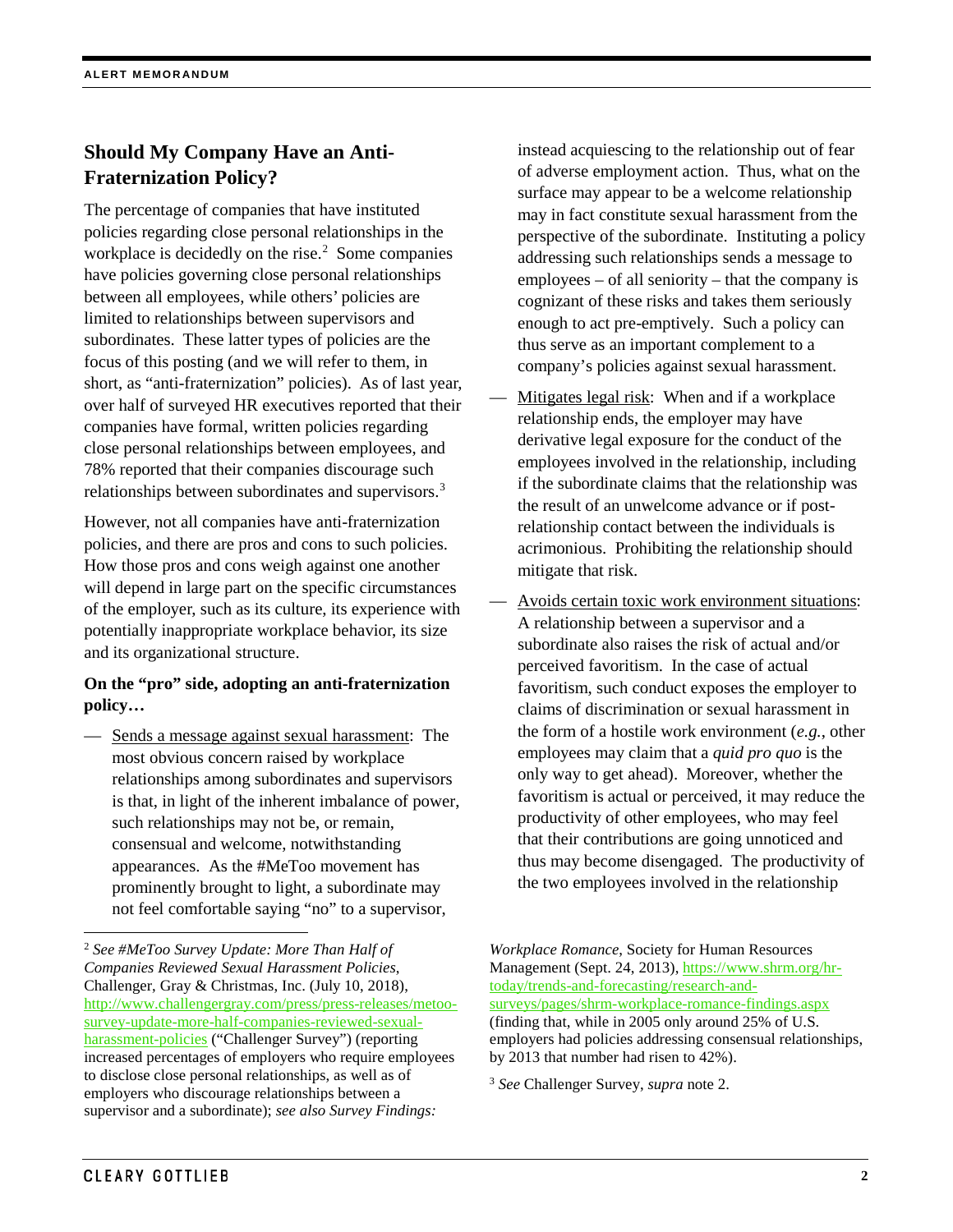may likewise suffer, to the extent they pursue the relationship during work hours.

- Provides employees with notice regarding potential consequences of a workplace relationship: Workplace relationships can be difficult, even when a fraternization issue is not present. Close personal relationships – particularly between employees of varying seniority – further exacerbate such difficulties. If a workplace relationship impacts employees' work performance, it may result in reassignment – or, in certain circumstances, termination – of either or both parties. Giving employees notice of such potential consequences through a formal policy allows them to make more informed decisions about whether to pursue a workplace relationship. It may also reduce the risk of future litigation, particularly in situations with significant labor protections, such as in foreign jurisdictions or in unionized workplaces.
- Affords employers a bright line rule: When workplace relationships break down and dysfunction arises, the causes may be subject to dispute and legitimately unclear. The employer is often left managing the fallout, including having to decide which of the employees in the relationship should be reassigned to a different role or part ways with the company. An anti-fraternization policy may provide a useful bright line rule.

#### **On the "con" side, an anti-fraternization policy…**

— May create a perception of paternalism: Recent survey data suggests that around 35-40% of employees have had a consensual romantic relationship with a coworker, and 72% would do so again.<sup>[4](#page-2-0)</sup> Most notably, 22% of employees reported having dated someone who supervised them.[5](#page-2-1) Thus, romantic relationships do form and oftentimes flourish in the workplace, and an employer's efforts to discourage them may be perceived by employees as paternalistic and as an encroachment on their personal lives. This is especially likely to be the case for a company that has a more hierarchical organizational structure with many levels of supervisors, because a large portion of its employees would be affected by an anti-fraternization policy, even one limited to close personal relationships among supervisors and subordinates. This could also be a concern for less formal workplace cultures, in which the paternalistic aspect of the policy might cut particularly hard against the grain of the overall culture.

- Calls for difficult line-drawing: Defining what constitutes a close personal relationship in the workplace is not an easy task. It requires making judgment calls about highly subjective and factspecific questions. Moreover, it requires grappling with topics rarely discussed in the workplace. Having HR professionals who are willing and able to answer these questions is critical to an effective policy.
- Is difficult to "police": Given the highly private nature of the subject, instituting an antifraternization policy also raises complicated questions about what types of steps an employer may or should take – both from a legal and practical perspective – in monitoring for policy violations. For example, do supervisors have to certify compliance with the policy? How do companies demonstrate to stakeholders that the policy is enforced? Does the company do any monitoring for compliance, for example, reviewing email or social media of supervisors?

<span id="page-2-1"></span><span id="page-2-0"></span> <sup>4</sup> *Attention Cubicle Cupids: The 2019 Office Romance Survey Results Are In!*, Vault Careers (Feb. 14, 2019), [https://www.vault.com/blogs/workplace-issues/2019-vault](https://www.vault.com/blogs/workplace-issues/2019-vault-office-romance-survey-results)[office-romance-survey-results;](https://www.vault.com/blogs/workplace-issues/2019-vault-office-romance-survey-results) *Office Romance Hits 10- Year Low, According to CareerBuilder's Annual Valentine's Day Survey*, CareerBuilder (Feb. 1, 2018) ("CareerBuilder

Survey")[, http://press.careerbuilder.com/2018-02-01-Office-](http://press.careerbuilder.com/2018-02-01-Office-Romance-Hits-10-Year-Low-According-to-CareerBuilders-Annual-Valentines-Day-Survey)[Romance-Hits-10-Year-Low-According-to-CareerBuilders-](http://press.careerbuilder.com/2018-02-01-Office-Romance-Hits-10-Year-Low-According-to-CareerBuilders-Annual-Valentines-Day-Survey)[Annual-Valentines-Day-Survey.](http://press.careerbuilder.com/2018-02-01-Office-Romance-Hits-10-Year-Low-According-to-CareerBuilders-Annual-Valentines-Day-Survey)

<sup>5</sup> *See* CareerBuilder Survey, *supra* note 4.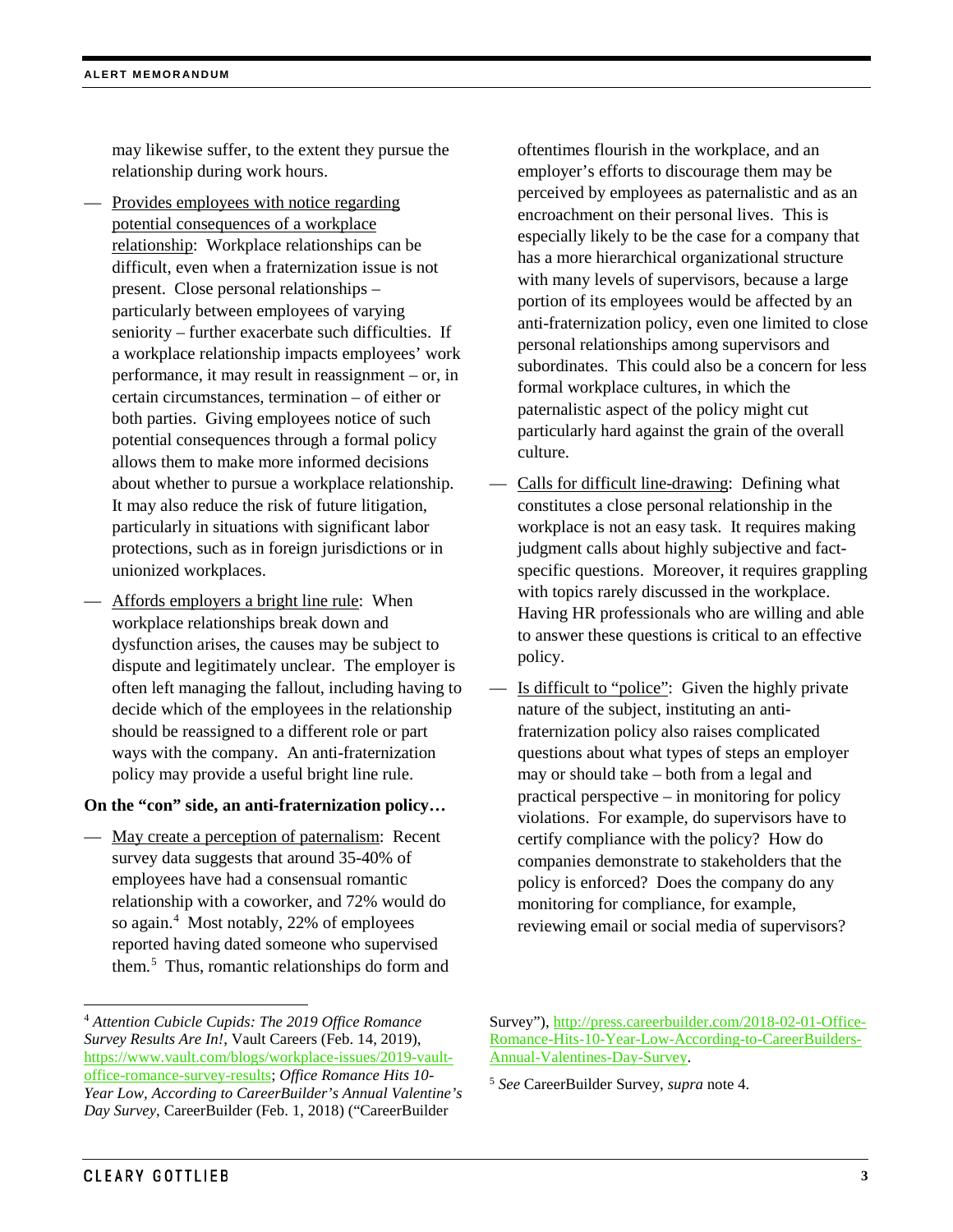## **What Should My Company's Anti-Fraternization Policy Say?**

If an employer chooses to institute an antifraternization policy, there is a broad spectrum of approaches, including with respect to the scope of prohibited conduct and the consequences of engaging in close personal relationships.

## **What conduct is prohibited?**

At one extreme, the employer may choose to prohibit relationships among all employees. Alternatively, the employer may choose to limit its anti-fraternization policy to relationships among employees of varying seniority or, more narrowly, between supervisors and their direct or indirect reports. In our experience, a ban on relationships between supervisors and their direct or indirect reports presents the best balance of considerations for most large companies.

A workable approach may be for the anti-fraternization policy to:

- 1. outline the employer's concerns with respect to workplace relationships (including the concerns discussed above, as well as any others applicable to the employer's workplace);
- 2. require employees to report close personal relationships through designated channels (depending on the employer's culture and specific circumstances, such a reporting requirement could apply to all employees or be limited to relationships between employees of varying seniority); and
- 3. prohibit relationships between supervisors and their direct (or proximate) subordinates (bearing in mind that every employee reports to the CEO), and perhaps between employees in certain sensitive business functions, such as finance, audit and legal, where a relationship can give rise to particularly difficult concerns.

Instituting a reporting requirement may, depending on the corporate culture, provide some comfort to more junior employees concerning the potential risk of harassment. It may also address some of the other

concerns discussed above, by allowing the employer to monitor for any negative effects of the relationship on the overall work environment and provide employees with more particularized notice of the potential consequences of the disclosed relationship.

## **What constitutes a "close personal relationship"?**

As previewed above, instituting an anti-fraternization policy requires navigating some grey areas, including, most notably, what types of relationships should come within the ambit of the policy. In our experience, most companies that adopt anti-fraternization policies use the phrase "close personal relationship" to describe the conduct that is the focus of the policy.

Because of the highly subjective and diverse nature of interpersonal relationships, it is usually difficult to come up with a "one size fits all" approach. Thus, employers may opt to leave this undefined, placing the onus on employees to determine whether, under the circumstances, their relationship is within the scope of the employer's policy. Another approach is for the anti-fraternization policy to provide that a relationship is within its scope to the extent it is either subjectively or objectively impacting the work performance of the employees in the relationship and/or of other employees. For example, the policy would apply if the relationship is causing tensions between the employees in the relationship and others, or if the employees in the relationship are not meeting their day-to-day responsibilities.

Most importantly, the policy's definition should be tailored to the employer's culture and workplace environment, and it should also be flexible, given the varying circumstances under which the policy may be implicated.

## **What are the reporting obligations and implications?**

If the employer institutes reporting obligations with respect to close personal relationships, those obligations should be placed on the supervisor or more senior employee in the relationship, to mitigate against the inherent power imbalances. Depending on the specific circumstances of the employer, the reporting